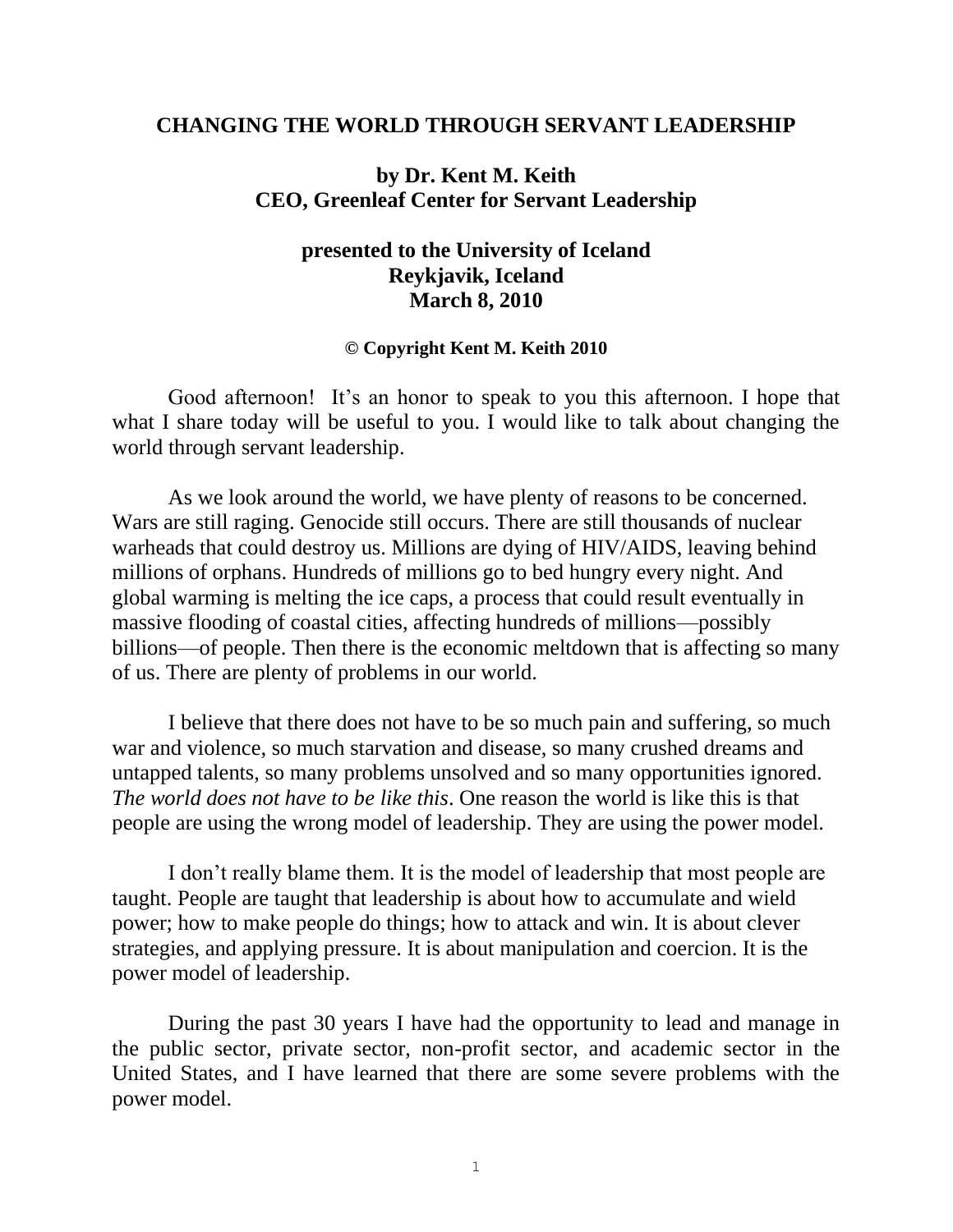First, it focuses on having power, not on using it wisely. There is no purpose or moral content. Second, it glorifies and even promotes conflict between power groups. If leadership is about acquiring and wielding power, anyone who wants to be a leader assumes they have to build a power base. So he builds his, and she builds hers, and after a while, you have all these power groups that are paying so much attention to their rivalry with each other, that they have little time or energy to solve problems or seize opportunities. Finally, the power model defines success in terms of who gains more power, not in terms of who accomplishes the most for their group or organization or community. These are severe problems.

Other problems with power relate to the leader herself or himself. People who seek power often become irrelevant as leaders. They focus on what they want, instead of what other people need, and they lose touch with the people they are supposed to be serving. Even worse, people who seek power can never get enough of it. It becomes a kind of addiction or disease. They always want more, and more, and more. This easily results in spiritual corruption and an unhappy life of selftorment.

The power model is not really concerned with what is right or wrong—it is concerned with acquiring and wielding power. If *pretending* to care about people is good for acquiring power, the power-seeking leader will pretend to care. The leader will promise to make life better. But once in power, the leader may do little to implement those promises. In fact the leader is likely to do just enough, and *only* just enough, to keep his or her power. Even worse, a leader may make caring statements, and then do the opposite. In fact, the leader may feel justified in making life *worse* for a lot of people, so long as he or she gains power. Power is self-justifying; power itself is the end. That is why leaders who live the power model are not very effective in meeting human needs or making life better for others. *It's not what they are trying to do.* It's not their focus. It's not what they care about. What they care about is their own power.

To accept the reality of pain and suffering in the world, and only exploit it for personal gain, is morally wrong and ignores all the higher aspirations of human beings since time immemorial— aspirations found in moral and ethical codes, as well as religious and spiritual teachings. These aspirations are made all the more urgent by the daily cries for help from those who are disadvantaged. The power model perpetuates fear, war, violence, disease, and starvation. If people continue to use the power model, we will make little progress in bringing peace or justice or prosperity to the world.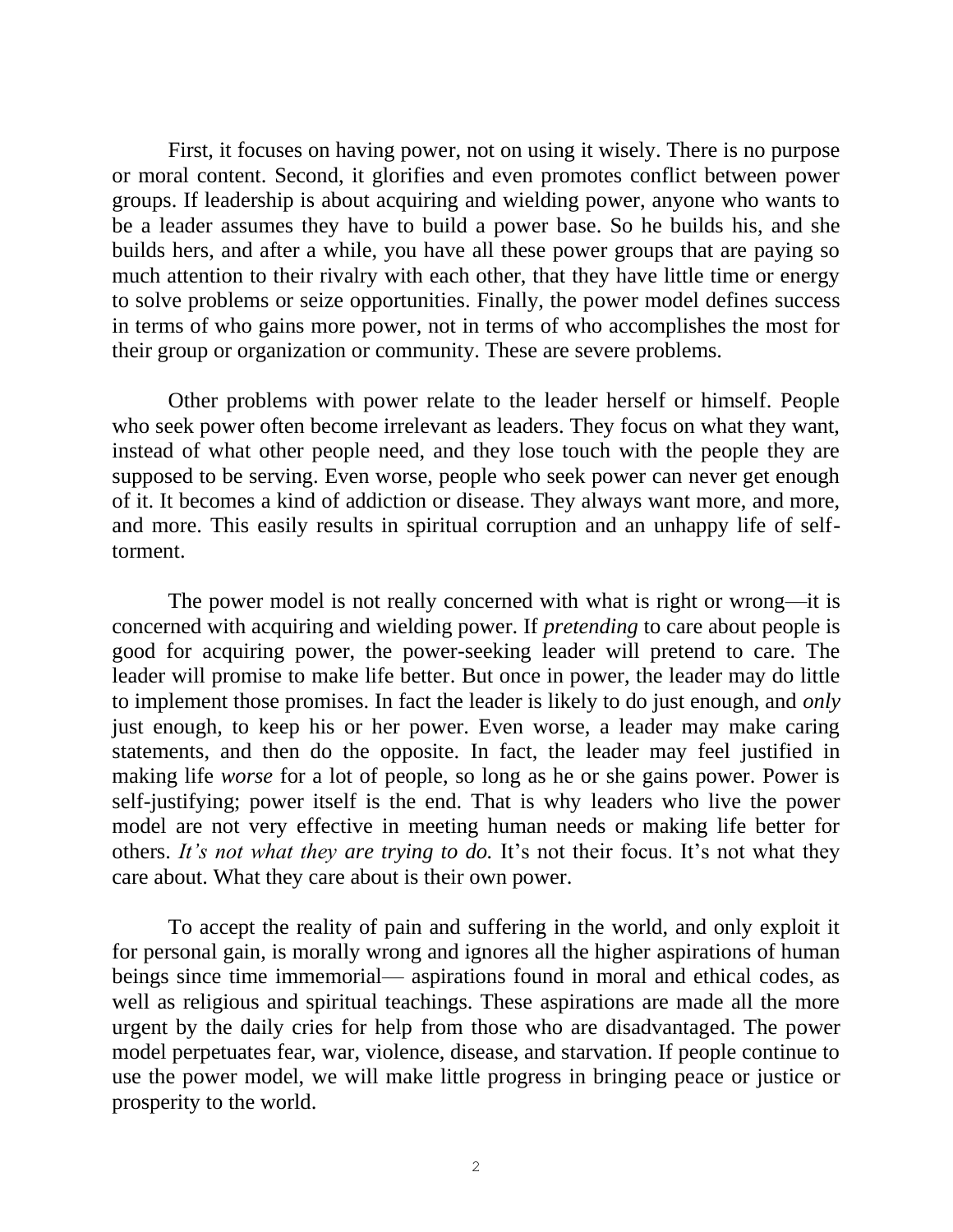### **It Starts with the Desire to Serve**

We need to adopt a different leadership model for the  $21<sup>st</sup>$  century. The model we need to adopt is the service model. This is not the dominant model, but it is an ancient model, going back thousands of years. People who live the service model today are often called servant leaders.

Well, then—who exactly is a servant leader? I like to say that a servant leader is simply a leader who is focused on serving others. A servant leader loves people, and wants to help them.

The words "servant-leader" and "servant leadership" were coined by Robert K. Greenleaf, who launched the modern servant leadership movement in 1970 with the publication of his essay, *The Servant as Leader*. Greenleaf was born and raised in Indiana, and worked for AT&T for 38 years, from 1926 to 1964, when AT&T was one of the largest corporations in the world. He rose through the ranks to become the Director of Management Research, which meant that it was his job to educate and train the leaders and managers of AT&T to be as effective as possible.

Greenleaf noticed that there were leaders who were focused on acquiring power and wealth for themselves, and leaders who were focused on serving others. He concluded that the most effective leaders were those who desired to serve. Greenleaf said that the best test of servant leadership was this: "Do those served grow as persons? Do they, *while being served*, become healthier, wiser, freer, more autonomous, more likely themselves to become servants? *And*, what is the effect on the least privileged in society? Will they benefit or at least not be further deprived?"

### **Power Model vs. Service Model**

Servant leadership is not about acquiring power, it is about making a difference. So a servant leader does not ask, "How can I get power? How can I make people do things?" The servant leader asks, "What do people need? How can I help them to get it? What does my organization need to do? How can I help my organization to do it?" Thus, rather than embarking on a quest for personal power, the servant leader embarks on a quest to identify and meet the needs of others. That's the mission of a servant leader: To identify and meet the needs of others.

There are several ways I like to compare or contrast the power model and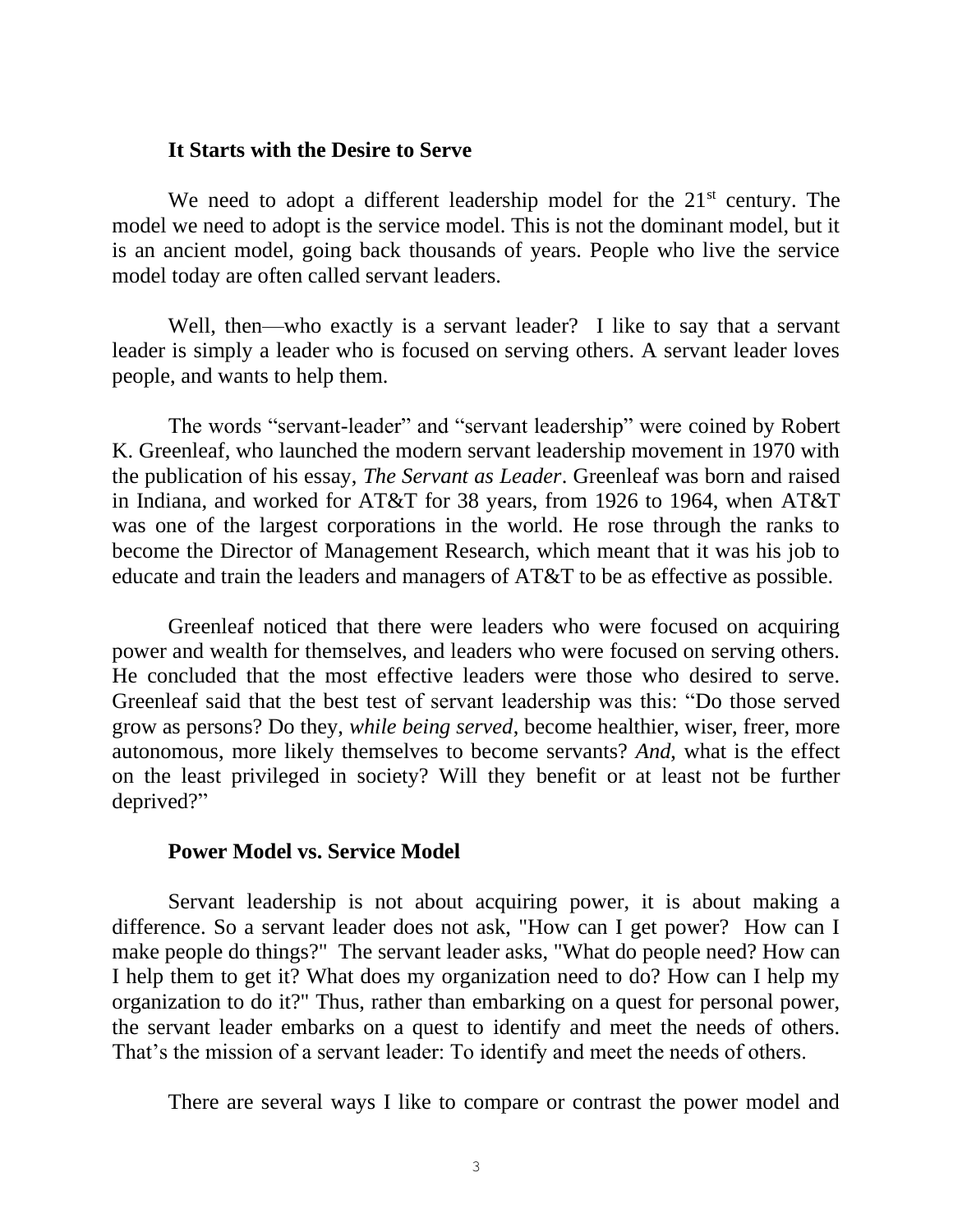the service model of leadership. One way is this: Power-oriented leaders want to *make* people do things. Servant leaders want to *help* people do things. That's why servant leaders are usually facilitators, coordinators, healers, partners, and coalition-builders.

A second way to contrast the two models is this. The power model assumes the traditional organizational hierarchy—the pyramid. Only a few people have power—those at the top of the pyramid. The service model doesn't depend on the organizational structure. The reason is that *anybody* in a family, organization, or community can be of service. *Anybody* can identify and meet the needs of others. *Anybody* can be a servant-leader.

A third way to compare the two models is this. The power model is about *grabbing*. The service model is about *giving*. And we know that when we give, we get something in return—meaning and satisfaction.

We know that power abhors a vacuum. Somebody is going to exercise power, and it makes a difference who that somebody is. Certainly, a servant leader can accumulate and exercise power. A servant leader can even become angry and enter the fray to do battle. What is important is that the servant leader accumulates power or becomes angry *on behalf of others*. A servant-leader acts in response to the way *others* are treated, not in response to the way he or she is treated. To a servant-leader, power is only a tool, only a means and not an end. And there are other tools, often more important.

# **Difference Focus, Different Motivation**

Servant-leaders can be political leaders, business leaders, non-profit leaders, coaches, friends, or neighbors. Servant-leaders do most of the things that other leaders do— they provide a vision, they inspire, they manage, they communicate, and so forth. What sets servant leaders apart from other leaders is that they are focused on others, not just themselves, and they are motivated to make life better for others, not just for themselves. This difference in focus and motivation is what really distinguishes servant leaders, regardless of their titles, roles, or positions.

That difference in focus and motivation is easiest to see, I think, in the decisions that people make every day. A power-oriented leader who sits down to make a decision asks a different set of questions than a servant-leader. A poweroriented leader will ask questions like this: What decision will enhance my power? What decision will make me look good? What decision will be a great way to get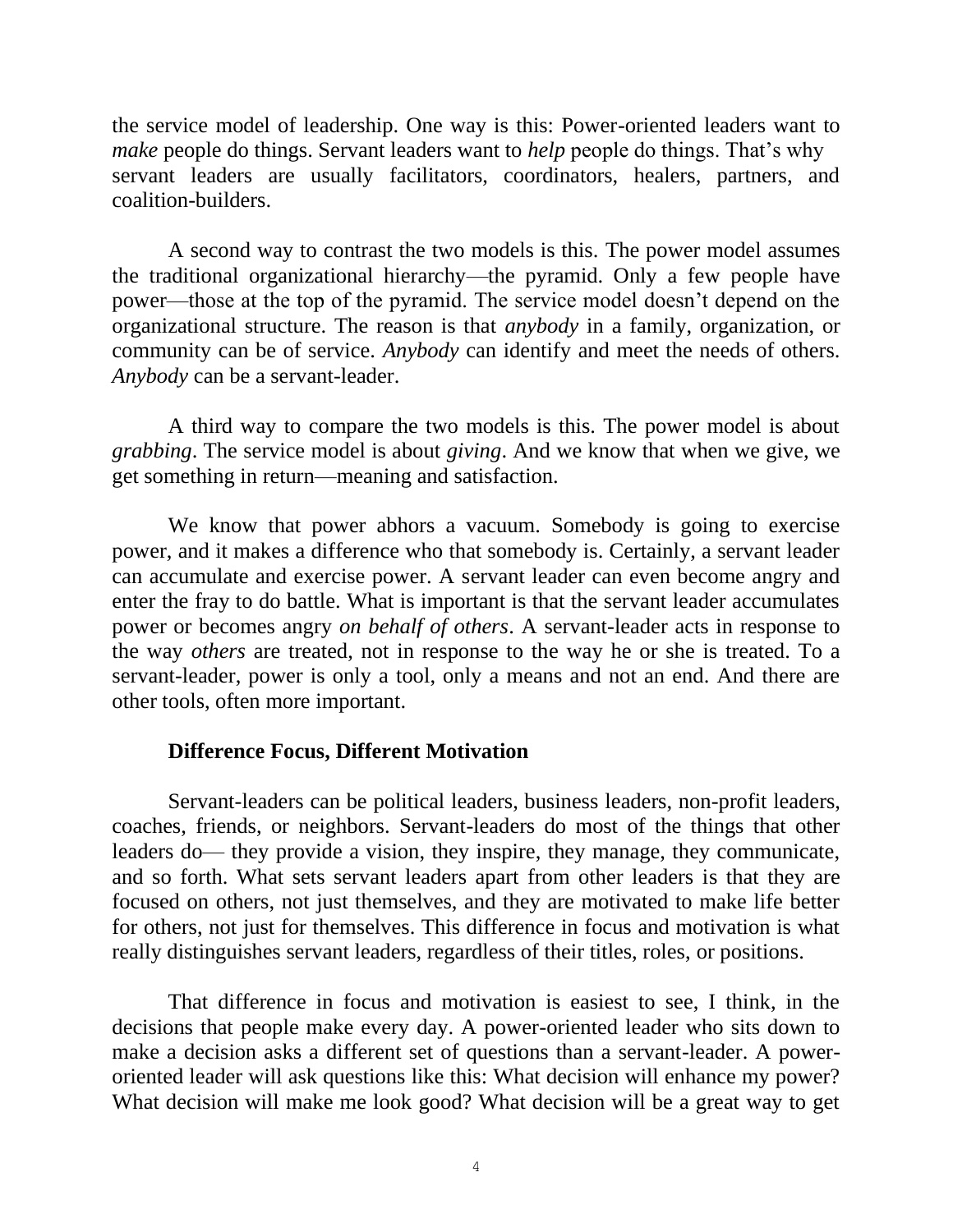ahead of my chief rival? What decision will improve my relationship with my boss? What decision will position me better for my promotion? These are all power-oriented questions about the leader who is making the decision.

A servant-leader asks a different set of questions. What are the most important needs we should be addressing? If we address this need, are we going to harm anyone, or leave anyone out? If so, can we reduce the harm, and include people? What decision would be most consistent with the mission and values and goals of my organization? Those are different kinds of questions. They are not about the person who is making the decision, they are questions about the organization and the people it serves.

If you ask different questions, you get different answers, and over time, the power-oriented leader and servant-leader move in different directions. The power oriented leader moves toward getting the things that she or he wants, while the servant-leader moves toward getting other people the things that they need.

# **The desire to serve**

Greenleaf said that servant leadership begins with the desire to serve. This is a major ethical decision point. Are we using people, or serving them? If we are serving them, we are treating them ethically. If we are using them, we are not.

But are there a lot of people who want to serve, or is that an idealized or romanticized notion of human beings? Are we being unrealistic? In my own life and experience, I have seen plenty of people who wish to serve. I believe that serving others is a fundamental, universal human value. It is emphasized in the teachings of the world's great religions, as well as statements by many respected thinkers and leaders. There is no question that for thousands of years, serving others has been highly valued by people all over the world. I think that the desire to serve, and the importance of service, are part of the human condition. Serving others is a satisfying and ethical way to live. Personally, I think that serving others is not just one more thing to do, it is what life is about. It is why we are here. It is what we are called to do.

# **Key Practices of Servant Leaders**

Assuming that many people want to serve, can servant-leaders succeed? Can they be effective? Can they be competitive in the marketplace?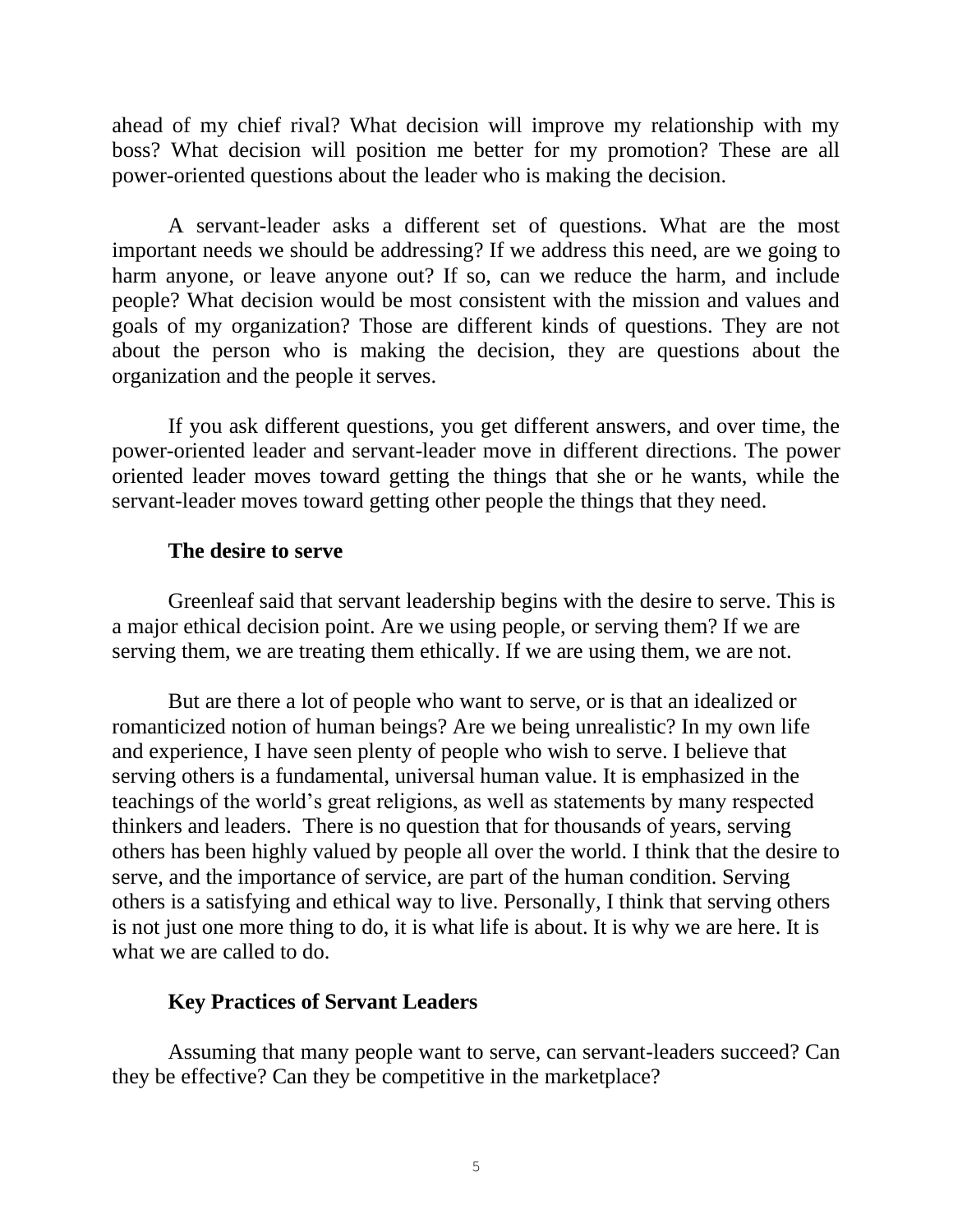Fortunately, servant leadership is not just ethical, it is also very practical. The practical benefits of servant leadership gain high praise from leadership and management experts like Ken Blanchard, Stephen Covey, Max DePree, Peter Drucker, Peter Senge, Margaret Wheatley, and many others who have spoken at our Greenleaf conferences. The simple fact is that servant leadership works. I like to talk about the seven key practices of servant leaders. Those seven key practices are: self-awareness, listening, changing the pyramid, developing your colleagues, coaching and mentoring, unleashing the energy and intelligence of others, and foresight.

#### *Self-Awareness*

The first key practice is self-awareness. Each of us is the instrument through which we lead. If we want to be effective, and have positive impacts on others, we need to be aware of who we are—our personalities, our strengths and weaknesses, our biases, our skills and experiences, the way we talk and move and act. We need to be aware of how our actions impact others, because we want the impact to be positive. People are always watching. The leader is always on stage. Servant leaders know that their moods are contagious, and people are always watching to see what their mood happens to be. A servant leader who projects a positive mood helps produce enthusiasm and cooperation among team members, which in turn produce success for the team.

It is hard to see ourselves as others see us. What we learn about ourselves often depends on reflection—taking the time to think about how we behave, and why, and when, and consider whether there are other, better, more appropriate, more effective, more thoughtful ways to behave. Servant-leaders often take a walk, or listen to music, or do whatever they need to do to get some quiet time to reflect.

#### *Listening*

The next key practice is listening. Servant leaders are good listeners. This is of huge importance. This is how you become relevant— how you link up. How can you meet people's needs of you don't know what those needs are? And how are you going to know what they are, if you don't listen? I mean listening in the broad sense of getting all the information you can about the wants and needs of the people you serve. Servant leaders use personal observation, discussions, suggestion boxes, informal interviews, formal interviews, surveys, focus groups, and other forms of research to identify the needs of others. They watch and listen before they take action. They try hard to identify needs, before they try to meet them.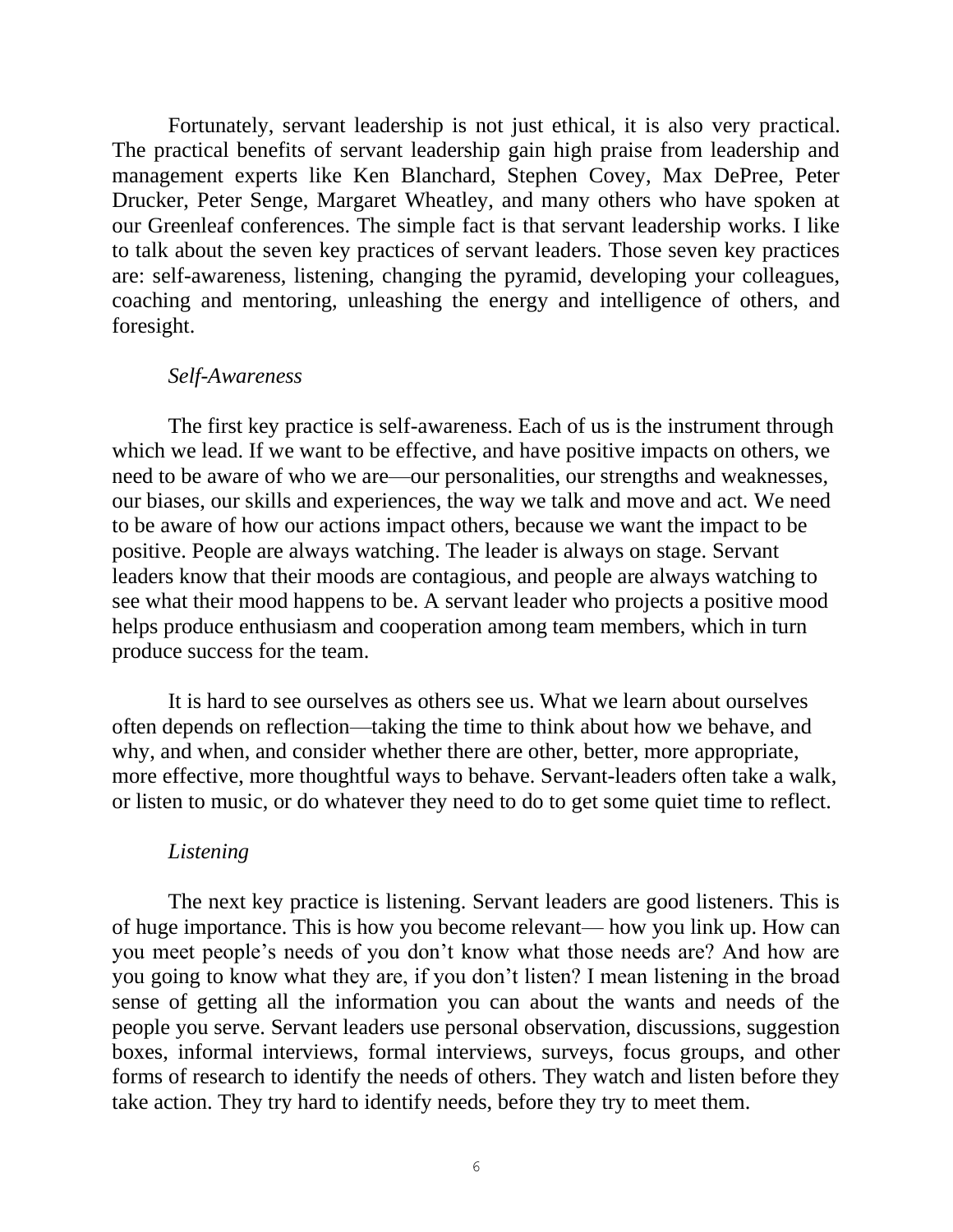Taking time to identify needs is moral and respectful. It is also very practical. If we are good at identifying needs, we will be in a great position to meet those needs. If we meet those needs, we will be effective leaders and we will provide relevant products, programs, and services. That means we will succeed in having customers, clients, patients, members, and students. Our organizations will thrive, because we listened, and made sure that what we offer is what people need.

### *Changing the pyramid*

Listening can be hard to do if you operate with a traditional hierarchy, shaped like a pyramid, with only a few people at the top—the President or CEO, CFO, CIO—and then more middle managers, and then the largest number of people at the bottom, the people who deliver the programs, products, or services. The reason is that in the traditional pyramid, people pay more attention to their bosses than to their customers. People are looking "up" to their bosses, rather than "out" to the customer. The problem is that pleasing your boss may have nothing to do with pleasing your customers. You can please your boss, and she can please her boss, and he can please the Board of Directors, without anybody really paying attention to the wants and needs of the customer. So you have to invert the pyramid, or tip it over, so that everyone can focus on the customer.

Another problem with the traditional pyramid is that the person at the top of the pyramid—let's call that person the chief—has difficulty getting accurate information or testing his or her ideas. The chief is usually not part of the grapevine, and people tend to tell the chief only what they *want* the chief to know, not what the chief *needs* to know. Information gets filtered. And not too many people are comfortable telling the chief that his newest idea is a bad one. So the chief can lose touch, and may come to think of himself as exceedingly brilliant and nearly infallible. His ideas must be great. After all, nobody is challenging them.

This problem is actually easy to solve. What you need is a team at the top. You need a team of senior leaders who are committed to each other and the mission of the organization, and who will bring information from many sources and put it on the table so it can be debated and tested. The chief is still the chief, with the authority to make the final decisions, but now the chief can make better decisions. The chief is better connected with the rest of the organization and the customers it serves.

### *Developing your colleagues*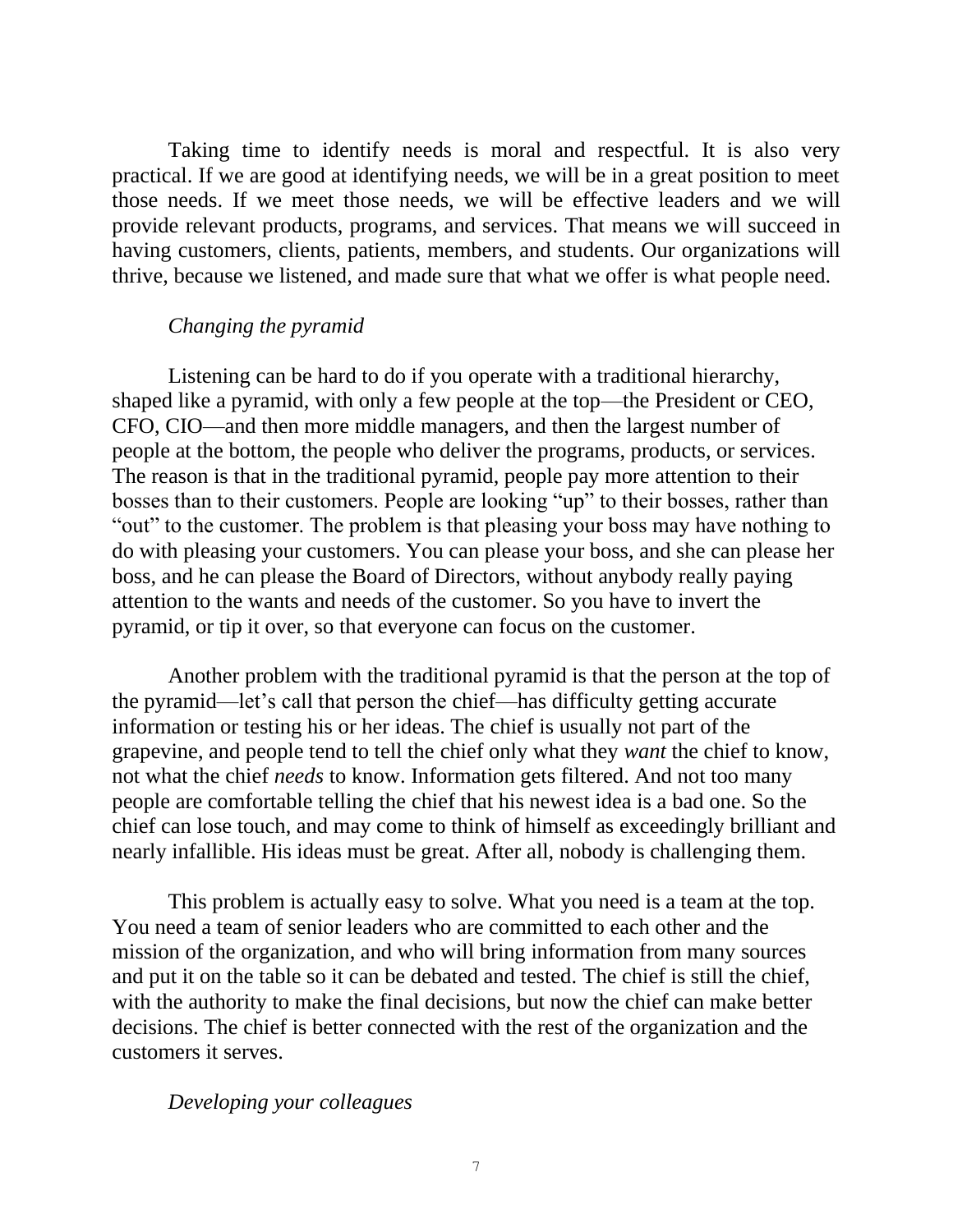Our next key practice is developing your colleagues. Robert Greenleaf said that proposed a new business ethic, which was that "*the work exists for the person as much as the person exists for the work*. To put it another way, the business exists as much to provide meaningful work to the person as it exists to provide a product or service to the customer."

The TDIndustries is a specialty construction and air conditioning company in Dallas, Texas. The company's "Mission Statement" is built on Greenleaf's ethic. The statement says: "We are committed to providing outstanding career opportunities by exceeding our customers' expectations through continuous aggressive improvement." So the mission is to provide outstanding career opportunities. The company exists for its people. To be successful, of course, the company needs to make its customers happy, so they need to exceed their customers' expectations. To do that, they need to continually improve. To do that, they keep training and developing their people, so they continue to grow, and have outstanding career opportunities. It all comes full circle, and it is all about the people. The worker is as important as the work.

# *Coaching not controlling*

The next key practice is coaching, not controlling. We know that organizations need rules and regulations and procedures. But controlling people, micro-managing them, does not bring out their best. Servant leaders bring out the best in people by engaging, inspiring, coaching, and mentoring them.

In his book, *The Servant Leader*, James Autry said:

- 1. Leadership is not about controlling people; it's about caring for people and being a useful resource for people.
- 2. Leadership is not about being boss; it's about being present for people and building a community at work.
- 3. Leadership is not about holding on to territory; it's about letting go of ego, bringing your spirit to work, being your best and most authentic self.
- 4. Leadership is less concerned with pep talks and more concerned with creating a place in which people can do good work, can find meaning in their work, and can bring their spirits to work.

Servant-leaders focus on inspiring, engaging, coaching, and mentoring.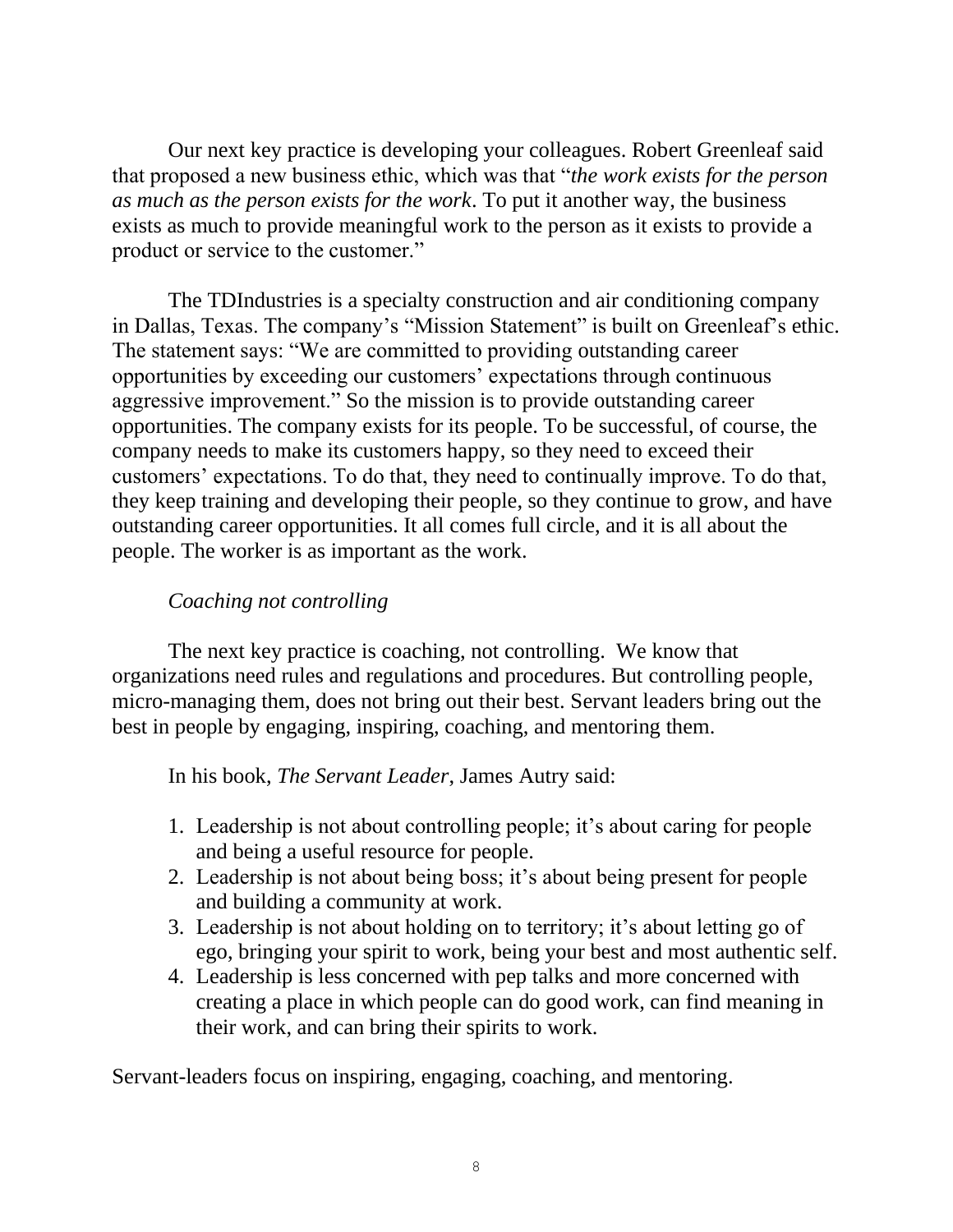### *Unleashing the energy and intelligence of others*

Our next key practice is unleashing the energy and intelligence of others. If you have developed your colleagues, and coached and mentored them, then you should be ready to unleash their energy and intelligence. You could call this "empowerment." I am not especially comfortable with that word, because it implies that empowerment is about giving power to others. I believe that each of us already has power. The question is whether or not we are allowed to use it. I see empowerment as *allowing people to use their energy and intelligence.* Servant leaders teach, mentor, and coach so that others will use their energy and intelligence wisely, for the good of the organization and those the organization serves.

### *Foresight*

The seventh key practice is foresight. Robert Greenleaf said that foresight is the central ethic of leadership. He said that "prescience, or foresight, is a better than average guess about *what* is going to happen *when* in the future." Greenleaf said that foresight is the 'lead' that the leader has. If you aren't out in front, you really aren't leading—you are just reacting. And if you are just reacting, you may run out of options, and get boxed in, and start making bad decisions—including unethical ones. Greenleaf said that the failure of a leader to foresee events may be viewed as an *ethical* failure, because a failure of foresight can put an organization in a bad situation that might have been avoided.

# **The Meaningful Life of Servant Leadership**

Let me review what I have said so far. Servant leadership is ethical, because it is about serving people, not using people. The importance of service is recognized around the world, and there are people who are willing to serve. As they emerge into leadership positions, there are key practices available to them that can make them effective and make their organizations successful.

All of this seems promising. But I have noted that servant leadership is not the dominant model of leadership in our culture. In fact, we could say it is countercultural. So what motivates people to be servant-leaders? What sustains them in their work? My answer is that servant leadership is a meaningful way to live and lead. It is the meaning that sustains the servant-leader.

There are at least three benefits to finding meaning in life and at work: (1)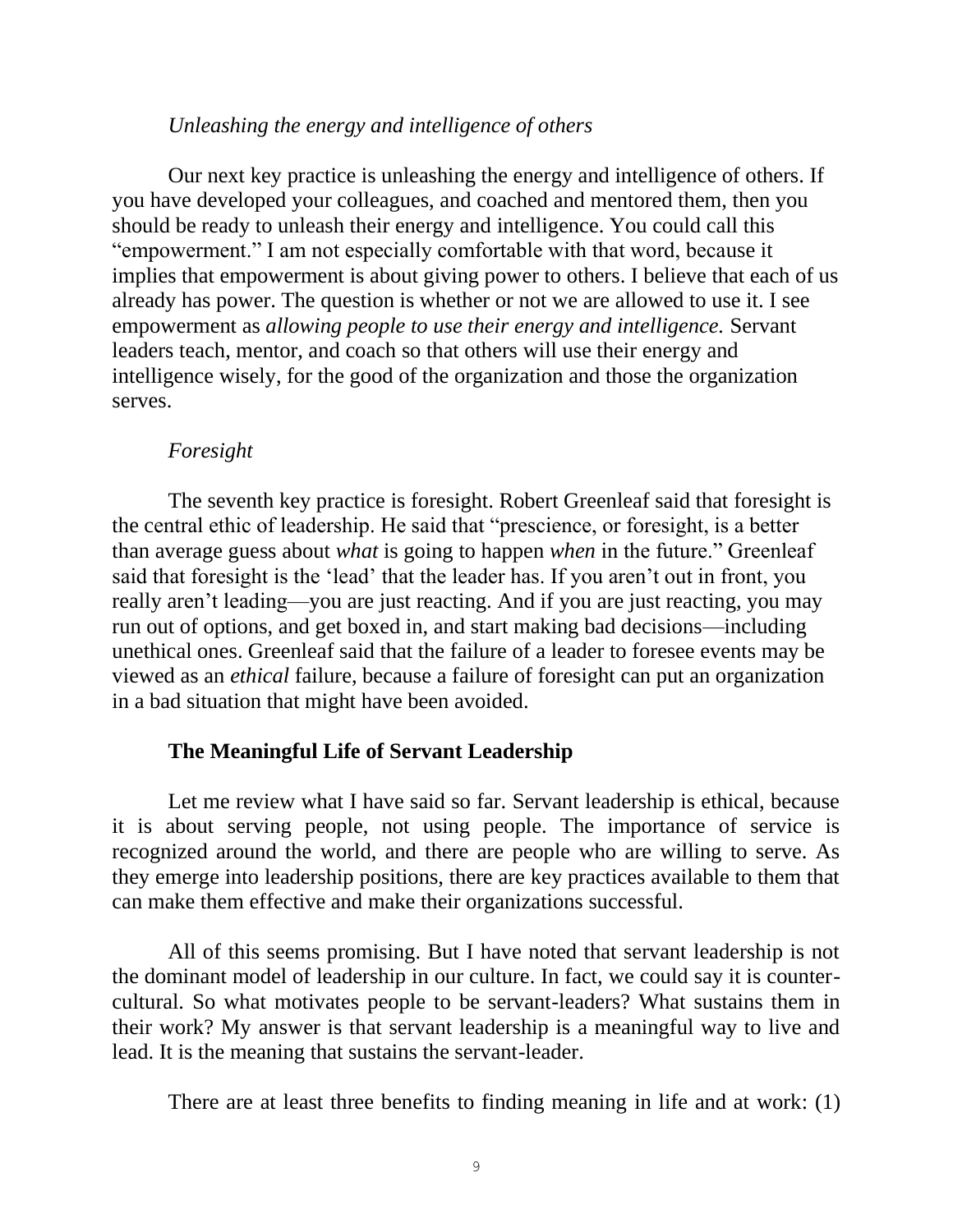intrinsic motivation, (2) good mental health, and (3) deep happiness. I'd like to talk about each of these three benefits.

# *Meaning as an intrinsic motivator*

First, meaning is an intrinsic motivator. People who are intrinsically motivated are more productive, more innovative, more committed, and less likely to feel stress or burn out, than those who are extrinsically motivated.

As you know, extrinsic motivation applies when people are motivated by something other than the work or activity, while intrinsic motivation applies when people are motivated by the work or activity itself. For example, in school, a student who studies to get a good grade in order to get money from Dad or Mom, is *extrinsically* motivated. A student who studies because he or she is interested in learning, and enjoys learning, is *intrinsically* motivated. We are intrinsically motivated when we do things because we want to, not because we have to. We are intrinsically motivated when we do something because it is fun or good or the right thing to do, or it is meaningful and fulfilling.

Going back at least as far as the industrial revolution, extrinsic rewards have been heavily emphasized in the work place. Extrinsic rewards are wages, benefits, bonuses, and working conditions, as well as negative threats such as punishment or dismissal. Extrinsic rewards will always be important. We need to earn money to take care of ourselves and our families. But people want more than that, and need more than that, if they are to be productive, innovative, committed, and less likely to burn out. They need to be intrinsically motivated, and meaning is an intrinsic motivator.

As many of you know, dramatic testimony on that point came from Viktor Frankl in his book, *Man's Search for Meaning.* Frankl was a Jewish psychiatrist who was a prisoner in a Nazi labor camp in World War II. His story is a painful story of suffering and death. Prisoners had to work hard each day, with little food, clothing, sleep, or medicine in an environment of constant brutality and fear. Frankl observed that prisoners who still had a reason to live, were the ones who were most likely to survive. From this experience, he developed his theory of *logotherapy*, or meaning therapy, in which a patient is "confronted with and reoriented toward the meaning of his life." Frankl believed that "striving to find a meaning in one's life is the primary motivational force in man."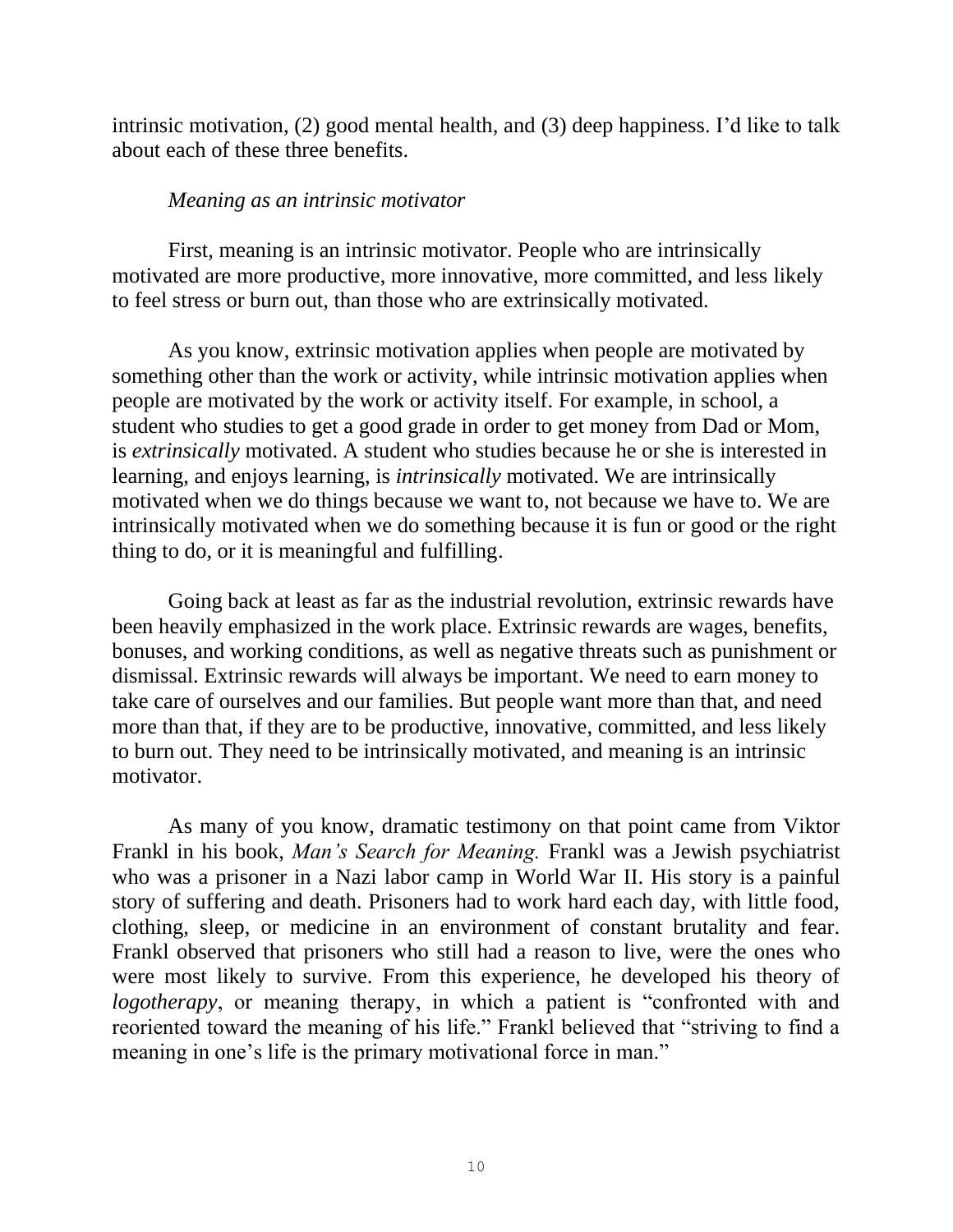### *Meaning and mental health*

A second benefit of finding meaning is that those who are intrinsically motivated have better mental health. Edward L. Deci wrote a book titled, *Why We Do What We Do: Understanding Self Motivation*. The book reports on a study done on six types of life aspirations. Three were extrinsic—the aspiration to be wealthy, famous, and physically attractive. The other three were intrinsic—the aspiration to have meaningful personal relationships, to make contributions to the community, and to grow as individuals.

Notice that the extrinsic goals are about what one *has*. The intrinsic goals are about who one *is*. The research showed that people who were heavily focused on extrinsic rewards had poor mental health, while those who were focused on intrinsic rewards had good mental health—more vitality, higher-self esteem, and a greater sense of well being.

# *Meaning and Deep Happiness*

Finally, let's look at deep happiness. I believe that each of us can be and should be deeply happy. What do I mean by "deep happiness"? I mean the kind of happiness that touches your spirit and connects with your soul. It is hard to describe. Some people call it self-fulfillment, or self-actualization, or being centered. Others call it living their passion, or following their bliss. For people of faith, it is about finding the divine will for their lives, and then living that will.

Seeking deep happiness is not selfish. I am not suggesting that you try to be happy *instead* of others or *at the expense* of others. I am suggesting that you should be deeply happy so that you will be at your best, and will be able to help others to be deeply happy and at their best, as well. When we experience deep happiness we are more loving, more giving, more patient, more enthusiastic. We become a gift to others. So we should be deeply happy for their sake as well as ours.

There is no question that meaning and purpose are keys to being deeply happy. There is lots of research, and we learn this through our own experience. So—if you want to be deeply happy, the most fundamental question is not: Am I a success or a failure? The most fundamental question is not: Is my life hard or easy? The most fundamental question is not: Do people appreciate me? The most fundamental question is: Is my life meaningful? *Is my life meaningful*? If you can answer yes to that question, you can be deeply happy.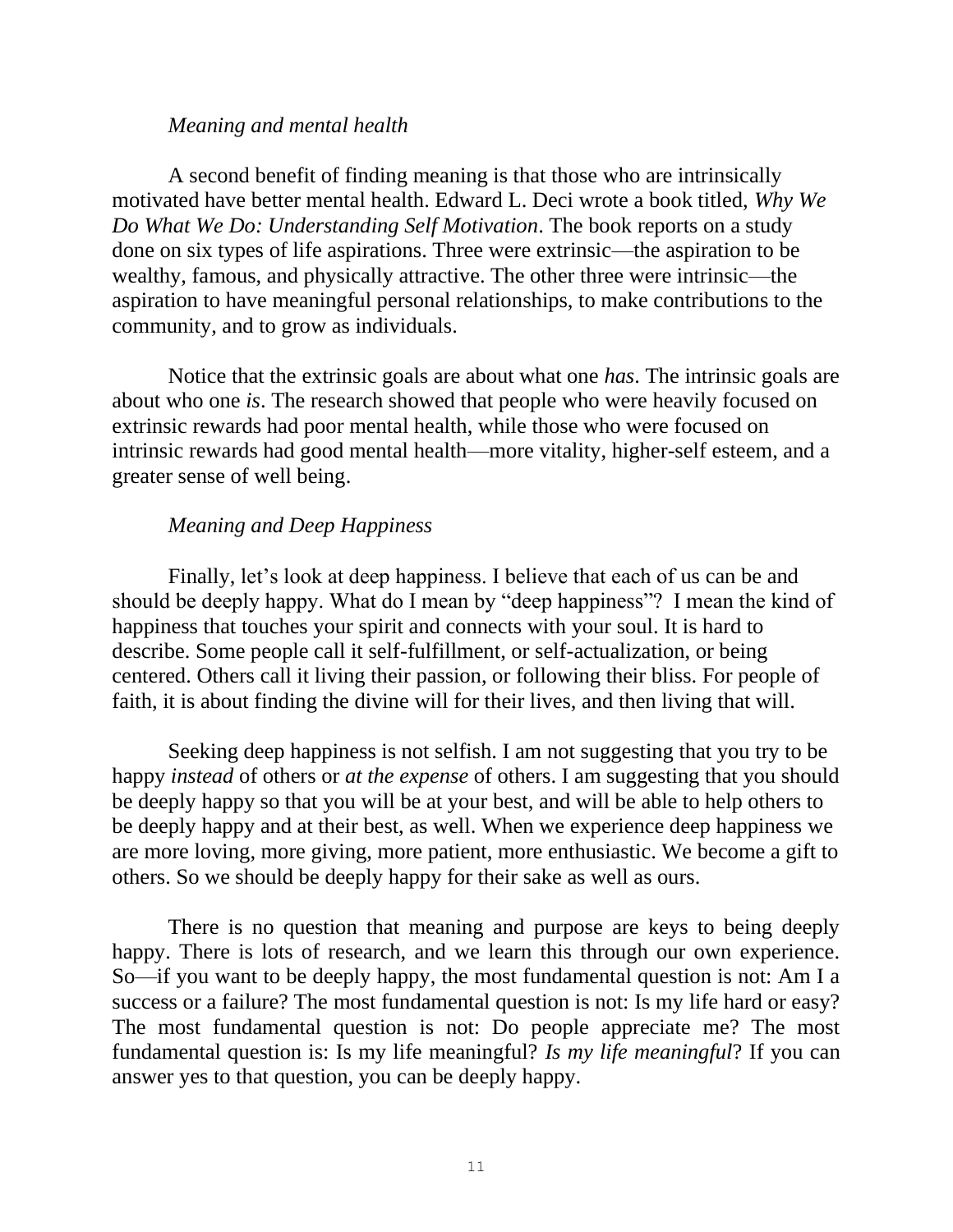### **Four Universal Sources of Meaning**

If meaning is so important, where do people find it? If I had to pick just a few sources of meaning, I would pick four. These are four principles or ideas that I think can be found in most of the world's great religions and the teachings of many spiritual leaders, and are things that we learn as we grow and experience life. You won't be surprised. Here they are: One, love people. Two, help people. Three, live ethically. Four, don't be too attached to material things.

I think there is probably a causal relationship here, because I think that when you love people, you want to help them. And if you are loving people and helping people, you want to treat them right—you want to be ethical in the way you behave. And if you are loving and helping people and treating them right, you are probably more focused on people, and not too attached to material things.

# **The Paradoxical Commandments**

One of the best things about personal meaning is that you can always find it, no matter what. That is the message of the Paradoxical Commandments that I wrote for student leaders when I was in college back in the 1960s.

The sixties in the United States were a provocative time of conflict and confrontation—as well as hope and idealism—on many college campuses. What disturbed me the most was seeing so many idealistic young people go out into the world to bring about change, and then come back, much too soon, disappointed or even embittered because the change they sought did not occur, or people didn't seem to appreciate what they were trying to do.

I had two messages for them. First of all, you really have to love people, because love is one of the only motivations that is strong enough to keep you with the people, and with the process, until change is finally achieved. Second, I told them that if they went out and did what they thought was right and good and true, they would get a lot of meaning and satisfaction. If people appreciated them, that was fine, but if they didn't, they were still okay. If they had the meaning, they didn't have to have the glory.

Well, in 1968 I wrote a booklet for them, a kind of leadership manual. In that booklet, I wrote 149 words that I called "The Paradoxical Commandments." This is what I wrote: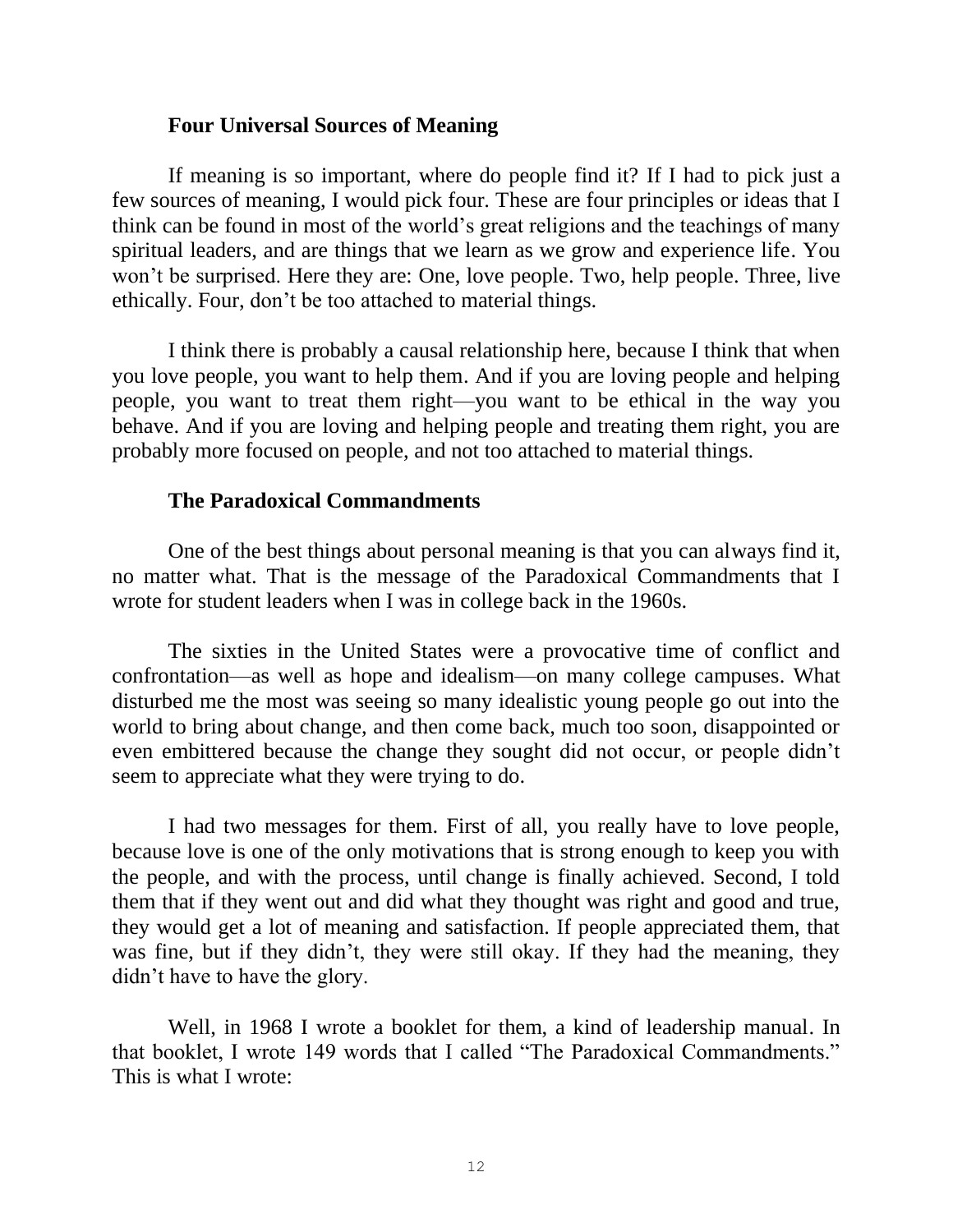1. People are illogical, unreasonable, and self-centered. Love them anyway.

2. If you do good, people will accuse you of selfish ulterior motives. Do good anyway.

3. If you are successful, you will win false friends and true enemies. Succeed anyway.

4. The good you do today will be forgotten tomorrow. Do good anyway.

5. Honesty and frankness make you vulnerable. Be honest and frank anyway.

6. The biggest men and women with the biggest ideas can be shot down by the smallest men and women with the smallest minds. Think big anyway.

7. People favor underdogs but follow only top dogs. Fight for a few underdogs anyway.

8. What you spend years building may be destroyed overnight. Build anyway.

9. People really need help but may attack you if you do help them. Help people anyway.

And finally:

10. Give the world the best you have and you'll get kicked in the teeth. Give the world the best you have anyway.

The Paradoxical Commandments are guidelines for finding personal meaning in the face of adversity. That's why the first phrase in each commandment is about adversity, or difficulty, or disappointment. People are illogical, unreasonable, and self-centered. The good you do today will be forgotten tomorrow. People really need help, but may attack you if you do help them.

But each statement about adversity is followed by a positive commandment: Love people anyway. Do good anyway. Help people anyway.

The paradox is that even when the world out there is going badly—even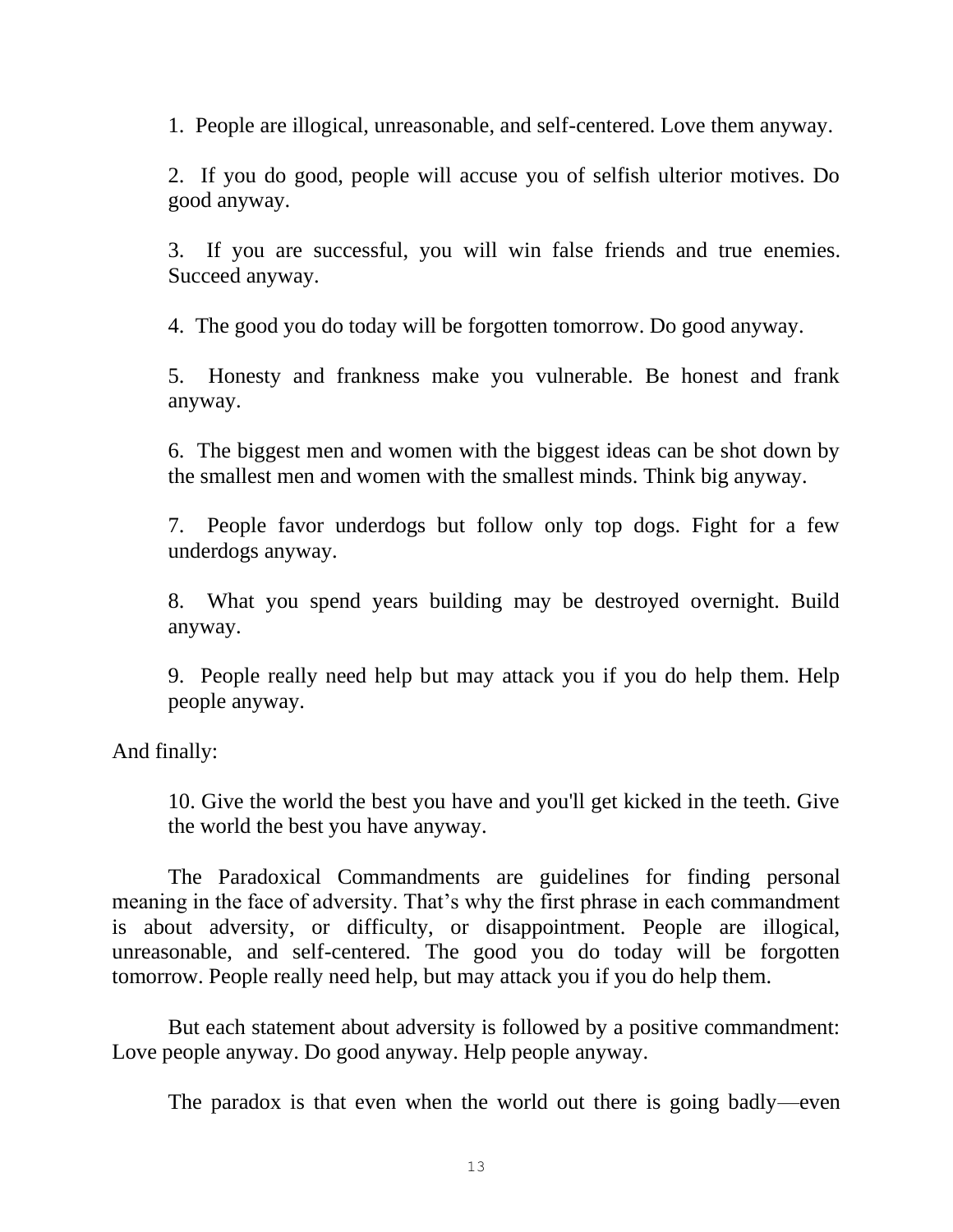when the world is crazy— we can still find personal meaning and deep happiness. We do that by facing the worst in the world with the best in ourselves.

The fact is that, as individuals, we can't control the external world. We can't control the world economy, and the rate of population growth. We can't control the weather, or natural disasters like fires and floods. We can't control when terrorists may strike or wars may break out. We can't control which companies will acquire which companies, and which jobs will be downsized and which jobs will open up. We can work hard, and prepare, and seize opportunities—we have to do that. We can join with others, and try to influence the external world—we should do that, too. But there are lots of things that we just can't control.

What we can control is our inner lives. You and I get to decide who we are going to be and how we are going to live. And we can live our faith, and we can live our most cherished values, and we can be close to our families and friends, and we can do what we know is right and good and true—no matter what. *No matter what*. The good news is that these are the things that have been giving people a lot of personal meaning for thousands of years.

# **Where the Paradoxical Commandments Traveled**

As I mentioned, I wrote the Paradoxical Commandments in 1968, when I was 19 years old, a college sophomore. They were part of a book I wrote for high school student leaders. About 25,000 or 30,000 copies were sold between 1968 and the mid-seventies.

I went on with my life, traveled and studied, and finally settled down, got married, started a job, and started a family. Twenty-five years went by, and I didn't know what was happening to the Paradoxical Commandments. I know now that what was happening is that people were lifting the Paradoxical Commandments out of that little student council booklet and putting them up on their walls, and their refrigerator doors, and passing them to friends. They traveled all over the world. It is estimated that, as of today, millions of people have used the Paradoxical Commandments.

Servant leaders understand the Paradoxical Commandments. They choose to do what is meaningful, no matter what. The meaning is theirs whether they get applause, indifference, or even a negative response as a result of their efforts. It is the meaning that keeps them going. It is the meaning that gives them intrinsic motivation, good mental health, and deep happiness.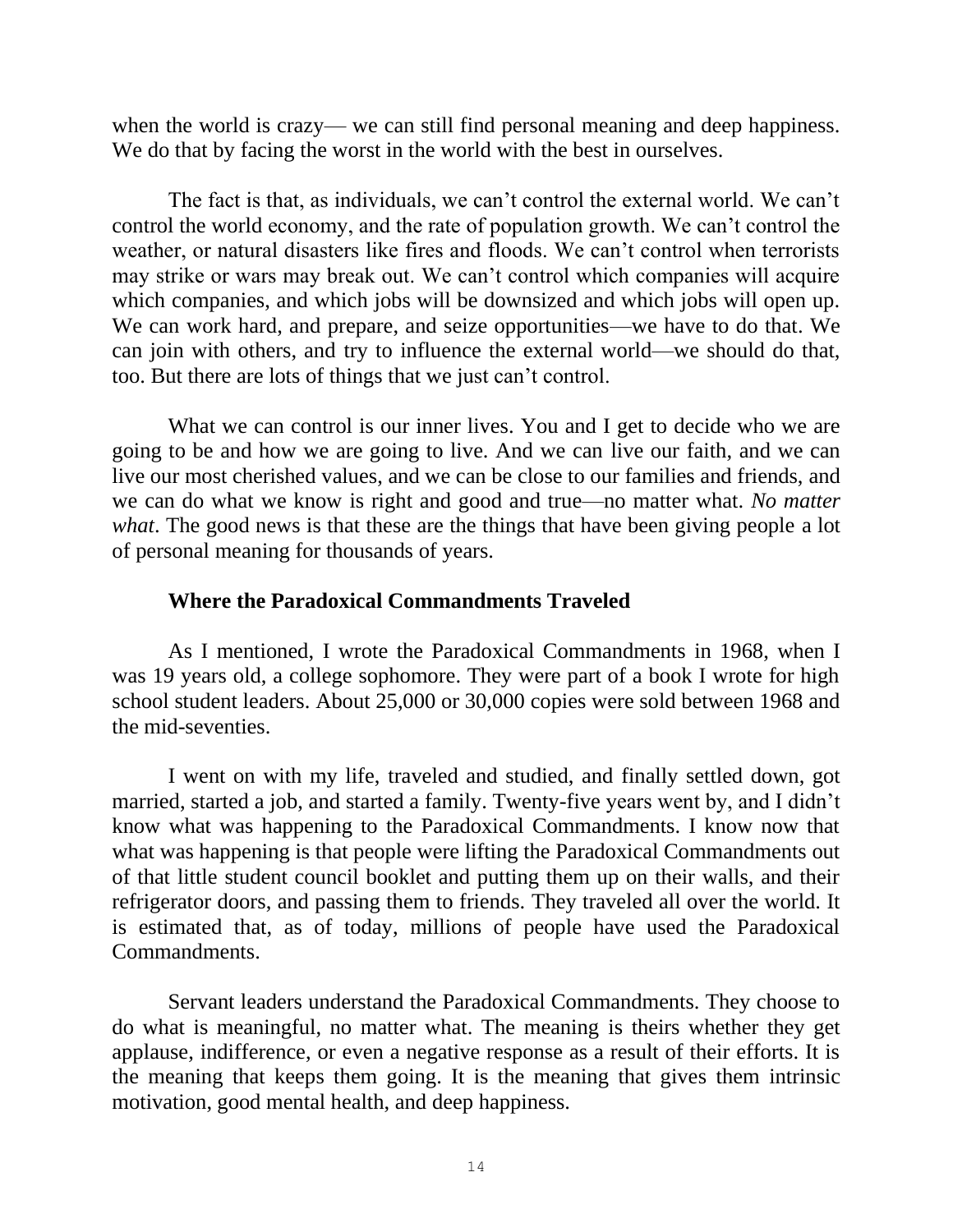### **Servant-Leaders and Change**

I started by noting some of the problems that we face throughout the world. I have argued that servant leadership is ethical, practical, and meaningful. I want to argue now that servant leadership is the right model of leadership for achieving positive change in the world.

One of the biggest obstacles to positive change is the drive to obtain the symbols of secular success. Since success is usually defined in terms of the existing culture, the desire for success leads people to conform. To challenge the status quo is to risk becoming an outcast, isolated and not eligible for the rewards the society has to offer. For that reason, people usually stick with the accepted way of doing things, even when the accepted way has become wrong or irrelevant. Following the accepted rules is the way to power, wealth, and fame, even if it is not the way to solve the world's problems.

Servant-leaders can be successful leaders of change, because they are not focused on symbols of success like power, wealth, and fame. They are focused on making a difference. They are harder to co-opt or control through extrinsic rewards. They are willing to take a stand, and speak out. If they are stripped of their symbols of success as a result of taking a stand, it's not the end of the world for them. In fact, it could be the beginning of a new world for them—the beginning of new work that brings great personal meaning and deep happiness as they find new ways to serve others.

Servant leadership is not the dominant model of leadership in most cultures. But that hasn't stopped servant-leaders from changing the world. And they have not found it necessary to tear down existing institutions. Servant-leaders know how to work with institutions, or supplement them, or bypass them and go straight to the work that needs doing. It often starts with an individual.

George Williams was a young man working in a draper's shop in London in 1844. He noticed that young men had no positive alternative to life on the streets, so he and a group of fellow drapers formed a Christian fellowship of young men who helped each other learn and grow in mind and spirit. A century and a half later, the group that he started—the YMCA—is serving 30 million men, women, and children in hundreds of programs in 130 countries.

Paul Harris gathered a few friends together in 1905 to start meeting on a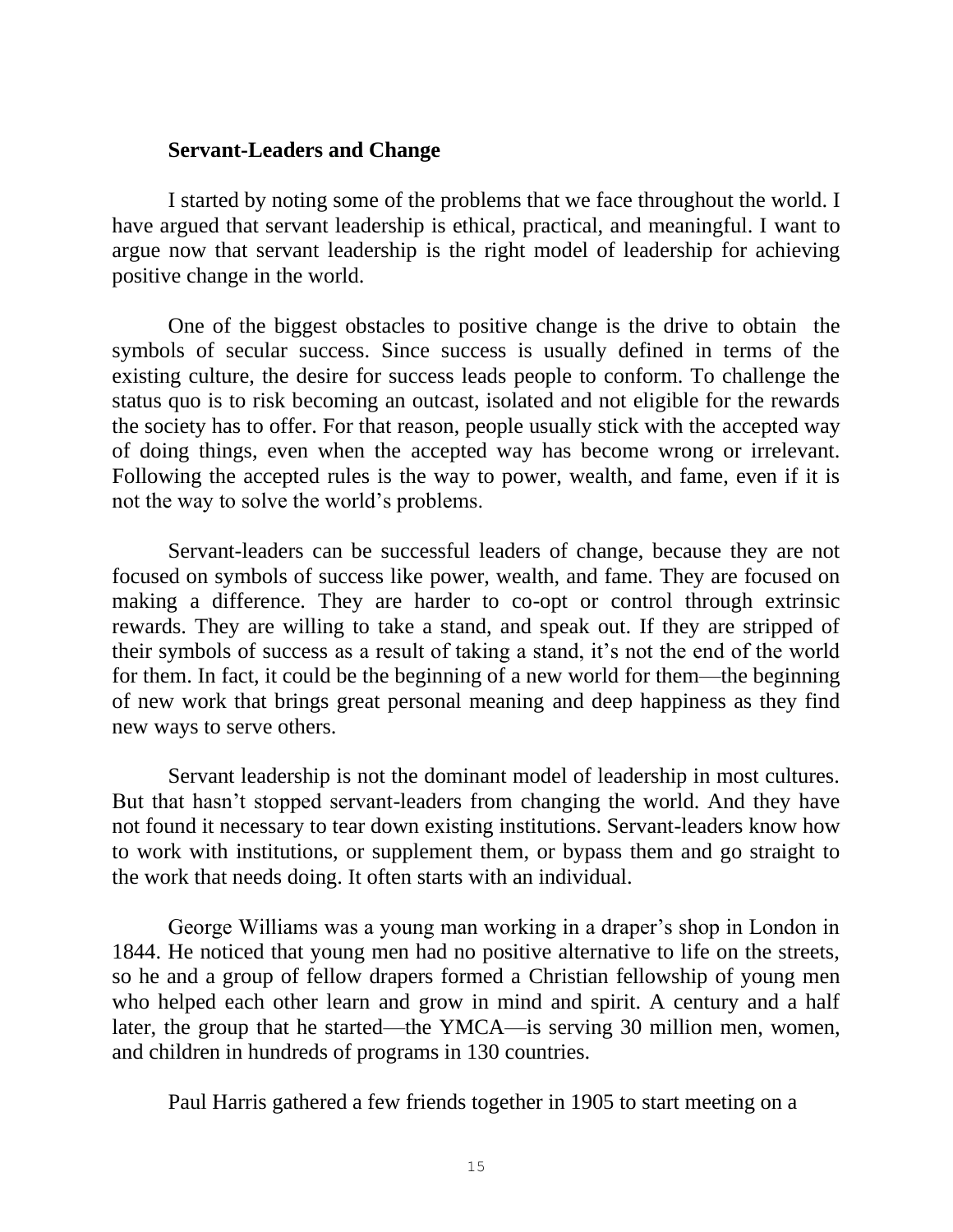regular basis. The group grew, and focused more and more on service to others. Today, Rotary International has 1.2 million members in 32,000 clubs in more than 200 countries and geographical areas. And not only that—Rotary has played a major role in eradicating polio. Rotary International launched a polio eradication program in 1988, when polio was common throughout the world. Since then, Rotarians and their partner agencies have immunized more than two billion children in 122 countries, reducing polio from 350,000 cases in 1988 to fewer than 1,900 cases in 2002—a 99.5% reduction. It is estimated that four million children who might have contracted polio have been saved from the crippling disease. Rotarians raised more than \$600 million, and tens of thousands of Rotarians have assisted in distributing the polio vaccine.

Muhammad Yunus was an economics professor back in the 1970s in Bangladesh, teaching about the nation's long-term plans. But things were not getting better. Finally, he went out into the villages of Bangladesh, and sat down with the people, and listened, and discovered what he could do to change the relentless poverty of the country. He discovered that people needed small amounts of capital. They had no collateral, so banks would not loan money to them. But the villagers had energy, and potential, and the amounts of capital they needed were very small. Yunus made his first 42 loans, personally, which came to a total of U.S. \$27. He asked for no collateral, but the villagers paid their loans back. In fact, the repayment rate over the last 20 years has been 98% to 99%, without collateral. Muhammad Yunus has changed the lives of hundreds of thousands of people in Bangladesh through micro-credit. He and his bank, Grameen Bank, won the 2006 Nobel Peace Prize for their work, which has spread to other parts of the world, fueling the micro-credit revolution. Millions of lives are being changed.

It would be wonderful if all our political and business and non-profit and academic leaders were servant-leaders. It would be wonderful if the chief at the top of every organizational pyramid had a servant's heart. But we don't have to wait for that to happen. We don't have to be perched at the top of the organizational pyramid to make a difference. We just have to identify and meet needs. If our focus is not on power, but on service, then each of us can make a difference. And we may be surprised—the difference we make may turn out to be a big one.

### **Conclusion**

Let me close with these thoughts. I am certain that the power model of leadership is the wrong model for the  $21<sup>st</sup>$  century. The right model is the service model. Servant leadership is ethical, practical, and meaningful. It is the best model